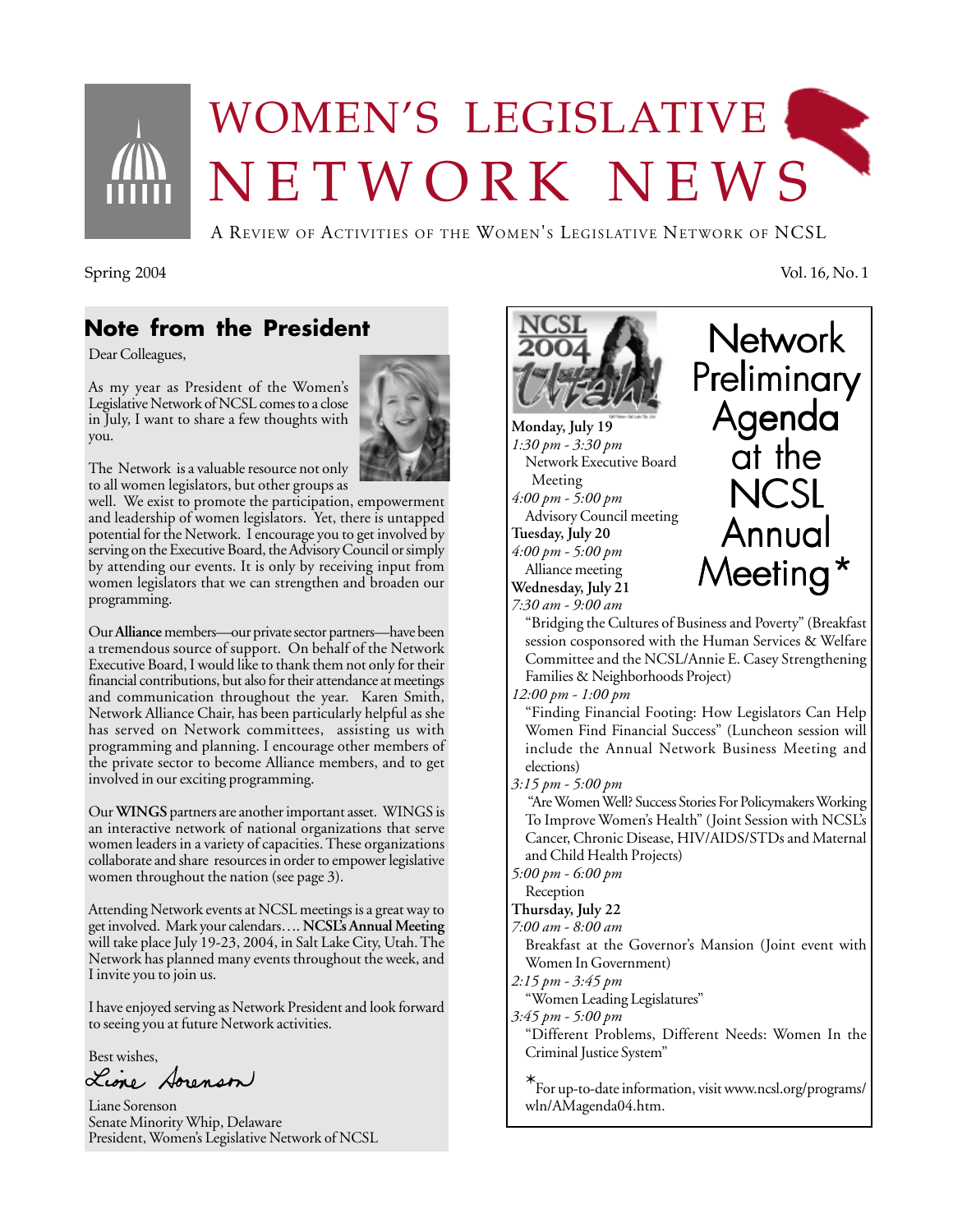# **To Update You . . .**

#### Network events at NCSL's Fall Forum

The Network hosted several events at the NCSL Fall Forum in Washington, D.C., December 9-12, 2003. A flyer listing the Network schedule of events was designed, printed and distributed.

• The **Alliance meeting** was facilitated by Network Alliance Chair, Karen Smith of Procter & Gamble. Discussion focused on increasing communication and collaboration between women legislators and the Network Alliance members. Current sponsorship levels were reviewed, and attendees provided recommendations for changes and additions.

• The Network hosted a lovely **reception,** thanks to sponsors Magazine Publishers of America and Procter & Gamble.



• The **Network Executive Board meeting** was held on Friday, December 12. The programming committee reported on recent Network events and plans for future meetings. Noting that a full year had passed, the board discussed the Network's successful transition from an ancillary program to a full part of the NCSL Foundation for State Legislatures. Board members also discussed Network budget and staffing issues. Finally, the Network Alliance reported to the board. The board appreciates the support and contributions of Alliance members.

The Network and the NCSL/Annie E. Casey Partnership



to Strengthen Families and Neighborhoods cosponsored a session entitled **"How Can State Legislators Help Low-Income Women and Their Families Achieve Economic Success?"** Network Advisory Council member and Utah Representative *Sheryl Allen* presided over the session. The session featured experts in the field—*Anne Mosle*, president of the Washington

*Sheryl Allen*

Area Women's Foundation and *Bonnie Howard*, senior associate at the Annie E. Casey Foundation.



*Mosle*

For more information about the Washington Area Women's Foundation, visit: http://www.wawf.org/.

*Bonnie Howard*

For more information about the Annie E. Casey Foundation, visit: http://www.aecf.org/.

*—continued on page 8*

#### **Congratulations** New Advisory Council Members!

The following new Advisory Council members were confirmed by the Network Executive Board at the recent board meeting:

- Honorable Carole Green (R), State Representative, Florida
- Honorable Marie St. Fleur (D), State Representative, Massachusetts
- Honorable Trudi Schmidt (D), State Senator, Montana
- Honorable Margaret Carter (D), State Senator, Oregon

### **GET INVOLVED!**

The Network Nominating Committee is accepting applications for Executive Board positions and Advisory Council positions (see page 5 for current list of Advisory Council members). To apply for a position, fill out the enclosed application form or visit the Network Web site (www.ncsl.org/wln) to download a copy. Network Executive Board vacancies include:

- 1 President position (Democrat)
- 1 Vice President position (Republican)
- 1 Eastern Regional position (Republican)
- 1 Midwestern Regional position (Republican)
- 1 At-Large position (Republican)

#### Network Vice President Named One of Maryland's Top 100 Women

Delegate Carol Petzold, along with other members of the Maryland General Assembly (Delegate Marilyn R. Goldwater, Delegate Adrienne A. Jones, Senator Delores Goodwin Kelley, Senator Gloria G. Lawlah, Delegate Adrienne A. Mandel and Senator Ida G. Ruben), was named one of Maryland's top 100 women. Established



*Carol Petzold*

in 1996 by *The Daily Record,* this annual award program recognizes 100 of Maryland's leading women. Maryland's Top 100 Women was created to recognize the outstanding achievements of professional women who reside or work in Maryland and to provide the business community with a resource for selecting candidates to fill a management position or corporate board seat. For more information, visit: http:// www.mddailyrecord.com/top100w/ .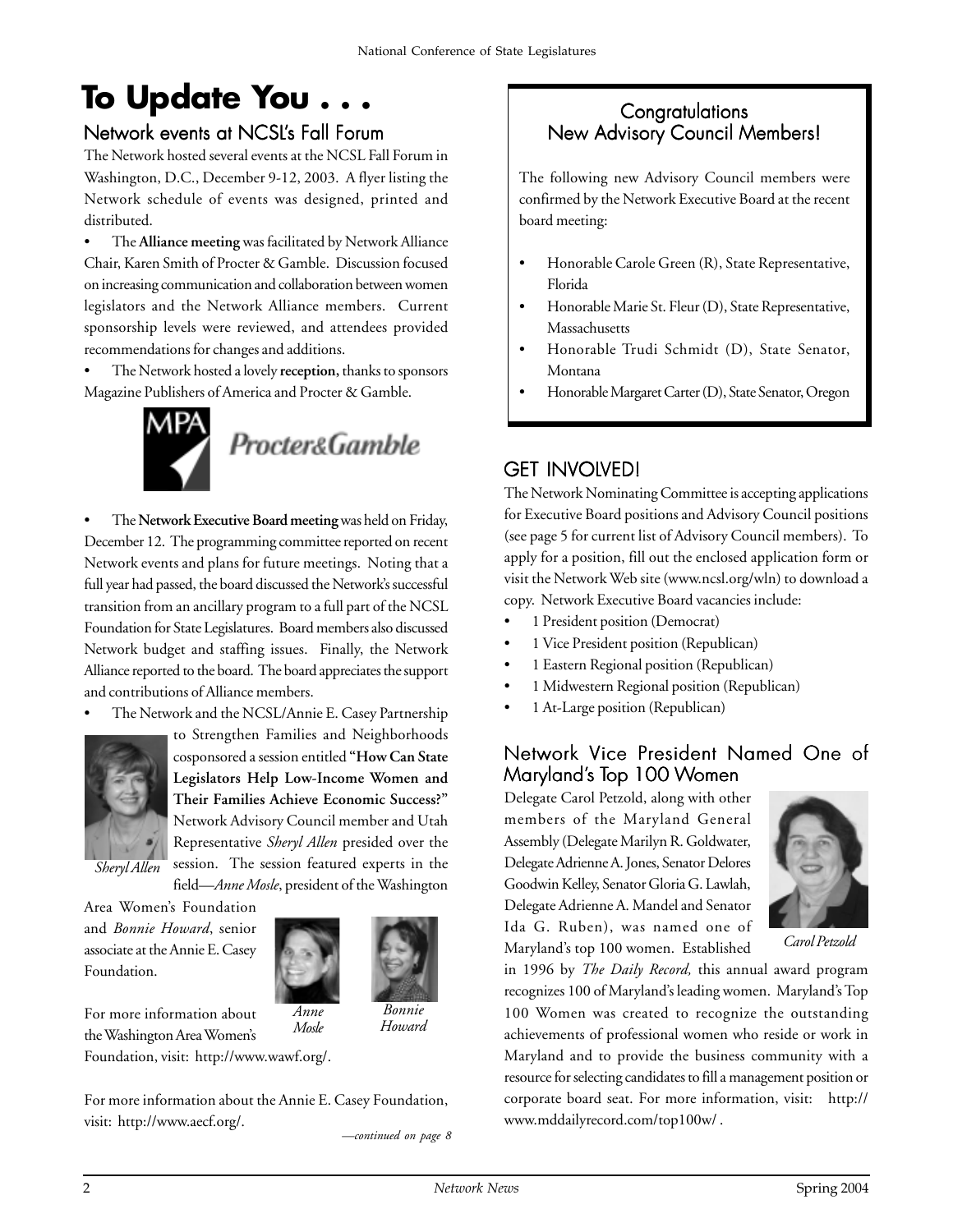#### WINGS (Women in Informal Networking Groups)

WINGS is an interactive network of national organizations that serve women leaders in a variety of capacities. These organizations have joined to share information and resources and to work together on leadership, education, training and development in order to empower legislative women throughout the nation.

Participating organizations include:

- •Center for American Women and Politics (http:// www.cawp.rutgers.edu)
- •Center for Policy Alternatives (http://www.stateaction.org/)
- •Center for Women Policy Studies (http:// www.centerwomenpolicy.org/)
- •National Order of Black Elected Legislative Women (NOBEL Women)
- •National Women's Political Caucus (http://www.nwpc.org)
- •Women in Government (http:// www.womeningovernment.org/)
- •Women's Legislative Network of NCSL (http:// www.ncsl.org/wln/)

#### CWPS Foreign Policy Institute for State Legislators

The Center for Women Policy Studies (CWPS) will host the 2004 Foreign Policy Institute for State Legislators July 10-15 in

Washington, D.C. A bipartisan group of state legislators who share a commitment to women's human rights will participate in the CWPS' Contract with Women of the USA State Legislators Initiative. The Institute's curriculum will address family planning, reproductive



rights and health, HIV/AIDS prevention and access to care, ending violence against women and girls, combating sexual trafficking of women and girls, ensuring equal educational and employment rights and opportunities, and expanding women's political participation and leadership. For more information, visit http://www.centerwomenpolicy.org/ or call (202) 872- 1770.

## **CHECK OUT THE NETWORK WEB SITE:**

www.ncsl.org/wln

### **Swedish Delegation Visit**

*(Submitted by Senator Jeanne Kohl-Welles)*

As part of her ongoing efforts to increase dialogue and involve women in government worldwide, Women's Legislative Network immediate past president and board member and Washington state Senator Jeanne Kohl-Welles recently hosted a delegation of Swedish women who have been elected to local and national elected offices or who are civic and business leaders at the state Capitol in Olympia, Washington. The visit was part of a weeklong visit to Seattle by the delegation as an international exchange with the University of Washington's Center for Women and Democracy. Senator Kohl-Welles co-led a delegation of women affiliated with the Center—academicians, physicians, attorneys, business and civic leaders—to Sweden and the Baltic countries (Estonia, Latvia, and Lithuania) last May.

Led by Anna Lilliehook, a member of the Swedish Parliament, the delegation was welcomed on the Senate floor by Senator Kohl-Welles and Secretary of the Senate Milt Doumit. After introductions and a conversation about how Washington State government works, the Swedish delegation was given a tour of the Capitol campus.

The visit ended with a luncheon held in honor of the delegation. The luncheon, hosted by Senator Kohl-Welles, President Pro-Tem Shirley Winsley, Lieutenant Governor Brad Owen and Chief Justice Gerry Alexander, was held in the stately Chief Justice's Reception Room in the Temple of Justice. Several women legislators, Supreme Court justices, and other statewide officeholders discussed women in politics and government and the similarities and differences between Swedish and American political systems.

#### Thanks to the Network Programming Committee

The Network Programming Committee, made up of members of the Network Executive Board, provides the vision and direction for Network events at NCSL meetings. The 2003-2004 Programming Committee includes Delegate Carol Petzold (Committee Chair), Senator Jeanne Kohl-Welles, Senator Liane Sorenson, Senator Connie Stokes, Representative Velma Veloria and Karen Smith (Alliance Chair). Through their hard work and dedication, the Network events successfully occur at each major NCSL meeting.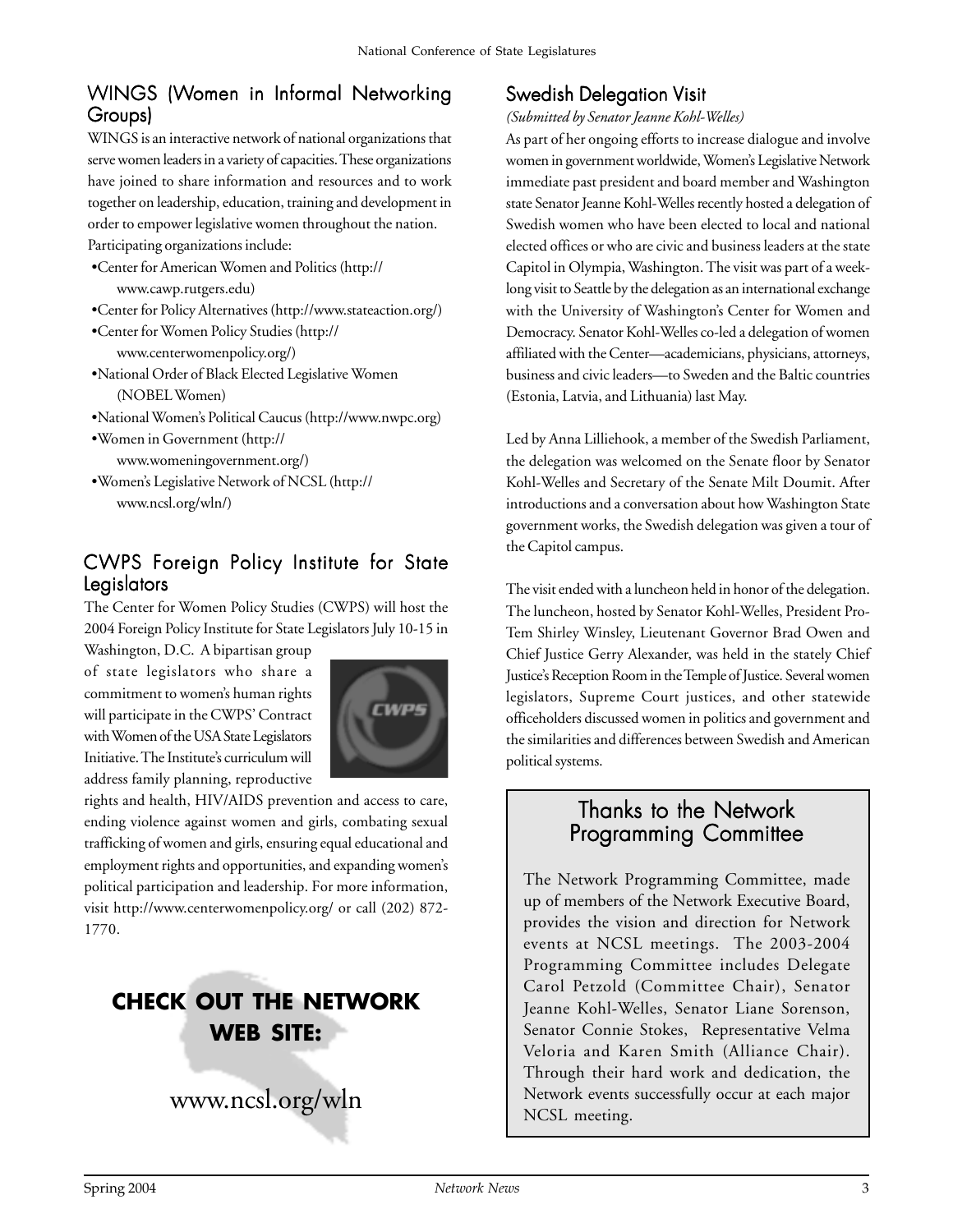## **Meet YOUR Board**



**President Senator Liane M. Sorenson (R) Delaware**



**Vice-President Delegate Carol Stoker Petzold (D) Maryland**



**Past President Senator Jeanne Kohl-Welles (D) Washington**

#### **Eastern Regional Members**



**Senator Judith G. Freedman (R) Connecticut**

**Assemblymember Susan V. John (D) New York**



#### **Western Regional Members**

**Representative Cynthia H. Thielen (R) Hawaii**



#### **Midwestern Regional Members**



**Representative Annie Kuether (D) Kansas**

**Senator Connie Lawson (R) Indiana**



#### **At-Large Members**



**Assemblywoman Carol Liu (D) California**



#### **Deborah Kaler McNeil (R) Maine**

#### **Southern Regional Members**



**Representative Nancy C. Detert (R) Florida**

> **Senator Connie Stokes (D) Georgia**



#### **NOBEL Representative**



**Senator Diana E. Bajoie (D) Louisiana**

#### **More about the Network Executive Board is available at www.ncsl.org/programs/wln/ officers.htm.**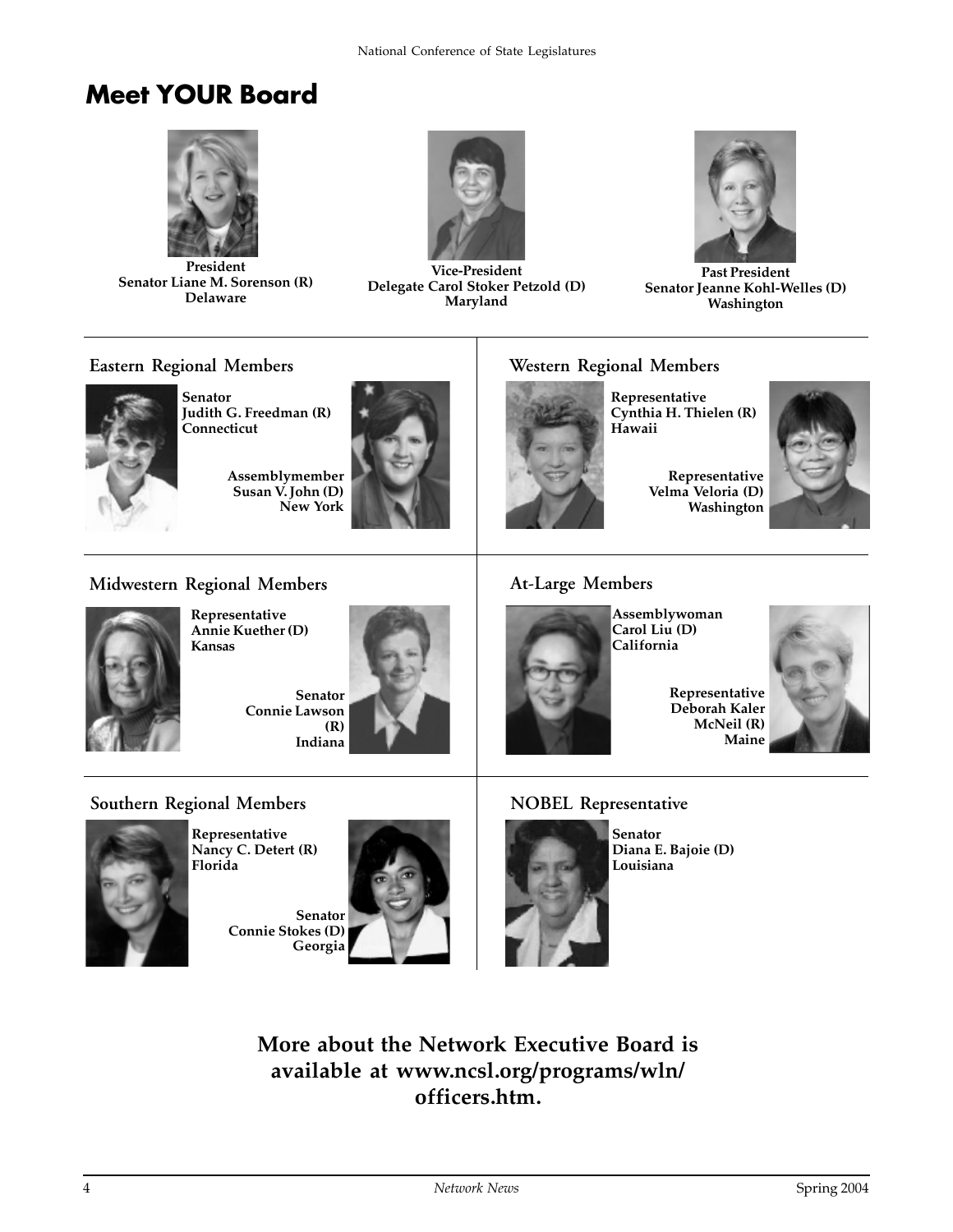| 2003-2004 Women's Legislative Network Advisory Council |  |  |  |
|--------------------------------------------------------|--|--|--|
|                                                        |  |  |  |

| State/<br>Jurisdiction | <b>Advisory Board Member</b>                                           |  |  |  |
|------------------------|------------------------------------------------------------------------|--|--|--|
| Ala.                   |                                                                        |  |  |  |
| Ala.                   | Senator Sundra Escott-Russell<br>Representative Laura Hall             |  |  |  |
| Alaska                 | Senator Bettye Davis                                                   |  |  |  |
| Alaska                 | Representative Beverly Masek                                           |  |  |  |
| Ariz.                  | Representative Cheryl Chase                                            |  |  |  |
| Ariz.                  | Vacant                                                                 |  |  |  |
| Ark.                   | Vacant                                                                 |  |  |  |
| Ark.                   | Vacant                                                                 |  |  |  |
| Calif.                 | Senator Betty Karnette                                                 |  |  |  |
| Calif.                 | Vacant                                                                 |  |  |  |
| Colo.                  | Representative Alice Borodkin                                          |  |  |  |
| Colo.                  | Representative Gayle Berry                                             |  |  |  |
| Conn.                  | Representative Marie Kirkley-Bey                                       |  |  |  |
| Conn.                  | Representative Catherine Tymniak                                       |  |  |  |
| Del.                   | Senator Patricia M. Blevins                                            |  |  |  |
| Del.                   | Representative Nancy H. Wagner                                         |  |  |  |
| Fla.                   | Representative Joyce M. Cusack                                         |  |  |  |
| Fla.                   | Representative Carole Green                                            |  |  |  |
| Ga.                    | Representative Sharon Beasley-Teague                                   |  |  |  |
| Ga.                    | Representative Nan Grogan Orrock                                       |  |  |  |
| Hawaii                 | Senator Suzanne Chun Oakland                                           |  |  |  |
| Hawaii                 | Representative Colleen Meyer                                           |  |  |  |
| Idaho                  | Representative Donna H. Boe                                            |  |  |  |
| Idaho                  | Vacant                                                                 |  |  |  |
| Ill.                   | House Majority Leader Barbara Flynn Currie                             |  |  |  |
| Ill.                   | Representative Elizabeth Coulson                                       |  |  |  |
| Ind.                   | Representative Peggy M. Welch                                          |  |  |  |
| Ind.                   | Vacant                                                                 |  |  |  |
| Iowa                   | Representative Pam Jochum                                              |  |  |  |
| Iowa                   | Vacant                                                                 |  |  |  |
| Kan.                   | Representative Ruby Gilbert                                            |  |  |  |
| Kan.                   | Senate Majority Leader Lana Oleen                                      |  |  |  |
| Ky.                    | Senator Elizabeth Tori                                                 |  |  |  |
| Ky.                    | Representative Joni L. Jenkins                                         |  |  |  |
| Ky.                    | Representative Susan Westrom                                           |  |  |  |
| La.                    | Vacant                                                                 |  |  |  |
| La.<br>Maine           | Representative Kay Kellogg Katz<br>Senate Majority Leader Sharon Treat |  |  |  |
| Maine                  | Vacant                                                                 |  |  |  |
| Md.                    | Senator Delores G. Kelley                                              |  |  |  |
| Md.                    | Delegate Shirley Nathan-Pulliam                                        |  |  |  |
| Mass.                  | Representative Marie St. Fleur                                         |  |  |  |
| Mass.                  | Representative Mary S. Rogeness                                        |  |  |  |
| Mich.                  | Senator Martha G. Scott                                                |  |  |  |
| Mich.                  | Representative Barbara Vanderveen                                      |  |  |  |
| Minn.                  | Representative Nora Slawik                                             |  |  |  |
| Minn.                  | Representative Kathy Tingelstad                                        |  |  |  |
| Miss.                  | Vacant                                                                 |  |  |  |
| Miss.                  | Senator Alice Harden                                                   |  |  |  |
| Mo.                    | Vacant                                                                 |  |  |  |
| Mo.                    | Representative Kathlyn Fares                                           |  |  |  |
| Mont.                  | Vacant                                                                 |  |  |  |

| State/<br>Iurisdiction | <b>Advisory Board Member</b>                            |  |  |  |  |
|------------------------|---------------------------------------------------------|--|--|--|--|
| Mont.                  | Senator Trudi Schmidt                                   |  |  |  |  |
| Neb.                   | (Nebraska's legislature<br>Senator Vickie McDonald      |  |  |  |  |
| Neb                    | Senator DiAnna R. Schimek<br>is unicameral)             |  |  |  |  |
| Nev.                   | Assemblywoman Genie Ohrenschall                         |  |  |  |  |
| Nev.                   | Vacant                                                  |  |  |  |  |
| N.H.                   | Vacant                                                  |  |  |  |  |
| N.H.                   | Representative Phyllis M. Katsakiores                   |  |  |  |  |
| N.J.                   | Senator Nia H. Gill                                     |  |  |  |  |
| N.J.                   | Assemblywoman Loretta Weinberg                          |  |  |  |  |
| N.M.                   | House Majority Leader Danice R. Picraux                 |  |  |  |  |
| N.M.                   | Representative Jeannette O. Wallace                     |  |  |  |  |
| N.Y.                   | Assemblywoman Barbara M. Clark                          |  |  |  |  |
| N.Y.                   | Assemblywoman Adele H. Cohen                            |  |  |  |  |
| N.C.                   | Representative Beverly M. Earle                         |  |  |  |  |
| N.C.                   | Representative Julia Craven Howard                      |  |  |  |  |
| N.D.                   | Representative Kathy Hawken                             |  |  |  |  |
| N.D.                   | Vacant                                                  |  |  |  |  |
| Ohio                   | Senator Teresa M. Fedor                                 |  |  |  |  |
| Ohio                   | Representative Merle G. Kearns                          |  |  |  |  |
| Okla.                  | Deputy Majority Leader Jari Askins                      |  |  |  |  |
| Okla.                  | Assistant Majority Leader Angela Z. Monson              |  |  |  |  |
| Ore.                   | Senator Margaret Carter                                 |  |  |  |  |
| Ore.                   | Representative Donna G. Nelson                          |  |  |  |  |
| Pa.                    | Representative Linda Bebko-Jones                        |  |  |  |  |
| Pa.                    | Representative Sheila Miller                            |  |  |  |  |
| P.R.                   | Senator Luz Z. Arce-Ferrer                              |  |  |  |  |
| P.R.                   | Vice-President of the Senate Velda Gonzalez de Modestti |  |  |  |  |
| R.I.                   | Senator Elizabeth H. Roberts                            |  |  |  |  |
| R.I.                   | Vacant                                                  |  |  |  |  |
| S.C.                   | Representative Gilda Cobb-Hunter                        |  |  |  |  |
| S.C.                   | Senator Linda H. Short                                  |  |  |  |  |
| S.D.                   | Representative Margaret Gillespie                       |  |  |  |  |
| S.D.                   | Senator Marguerite M. Kleven                            |  |  |  |  |
| Tenn.                  | Representative Kathryn I. Bowers                        |  |  |  |  |
| Tenn.                  | Representative Beth Halteman Harwell                    |  |  |  |  |
| Texas                  | Vacant                                                  |  |  |  |  |
| <b>Texas</b>           | Vacant                                                  |  |  |  |  |
| Utah                   | Representative Sheryl Allen                             |  |  |  |  |
| Utah                   | Representative Karen W. Morgan                          |  |  |  |  |
| Vt.                    | Vacant                                                  |  |  |  |  |
| Vt.                    | Vacant                                                  |  |  |  |  |
| Va.                    | Senator Yvonne B. Miller                                |  |  |  |  |
| Va.                    | Senator Patricia S. Ticer                               |  |  |  |  |
| Va.                    | Senator Mary Margaret Whipple                           |  |  |  |  |
| Wash.                  | Senator Karen Fraser                                    |  |  |  |  |
| Wash.                  | Senator Shirley Winsley                                 |  |  |  |  |
| W.Va.                  | Delegate Barbara Evans Fleischauer                      |  |  |  |  |
| W.Va.                  | Senator Donna J. Boley                                  |  |  |  |  |
| Wis.                   | Representative Johnnie Morris-Tatum                     |  |  |  |  |
| Wis.                   | Vacant                                                  |  |  |  |  |
| Wyo.                   | Representative Ann Robinson                             |  |  |  |  |
| Wyo.                   | Vacant                                                  |  |  |  |  |

The Women's Legislative Network Advisory Council has vacancies in several states. (See chart We need you! The Women's Legislative Network Advisory Council nas vacancies in several states. (See chart Network advisory council strives to be politically and geographically balanced. If you are interested

in serving on the advisory council or you would like to nominate a fellow legislator, please send nominations to wln-info@ncsl.org. For more information, visit the Network Advisory Council Web page: http://www.ncsl.org/wln/AdvBoard03.htm.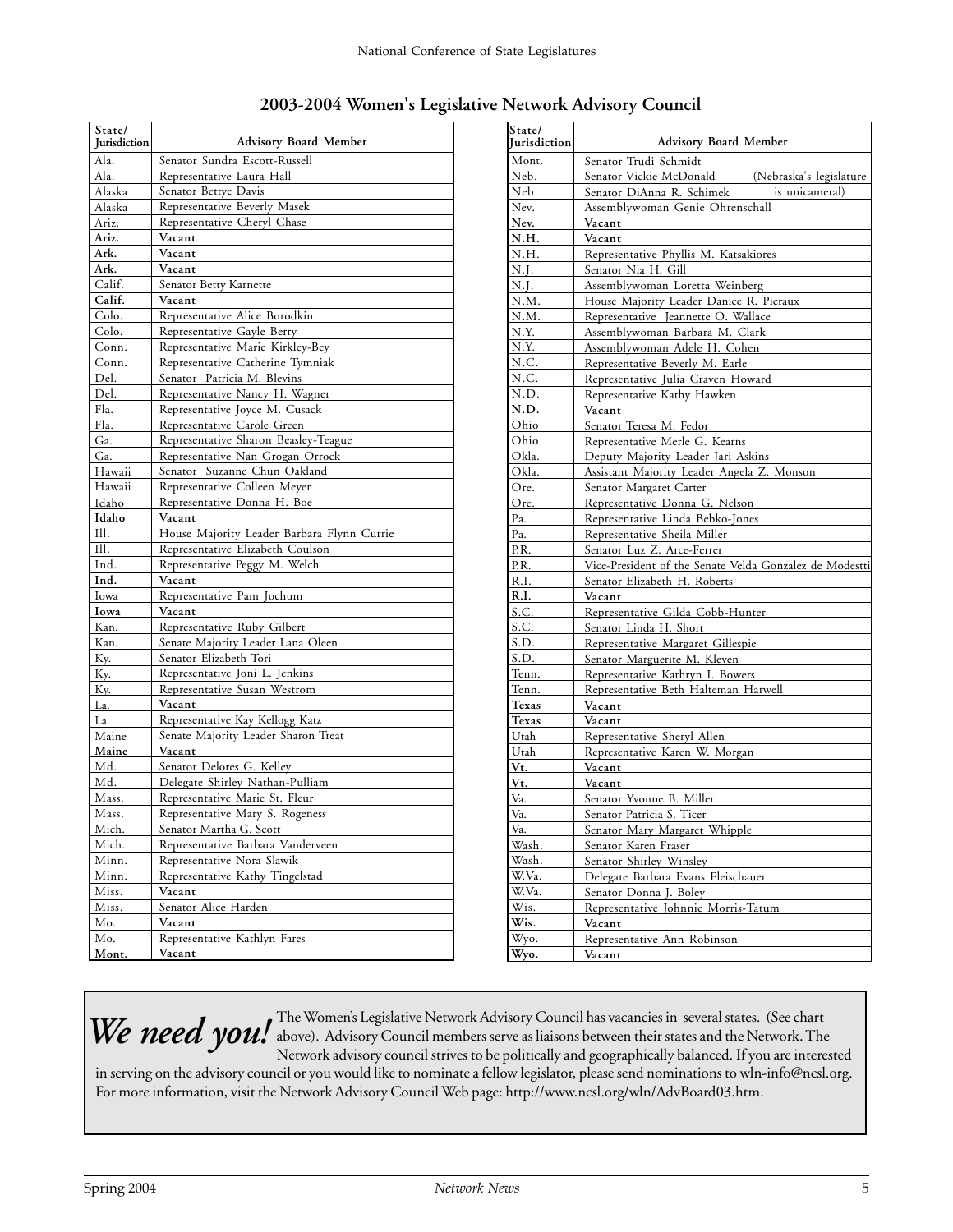### Spotlight on Senate Majority Leader Lana Oleen, Kansas

# *Advisory Council Corner*

Senator Lana Oleen, a former Network President and current Network Advisory Council member, was recently named to the National Commission on Accountability in Higher Education. The commission studies the most effective ways state and federal policymakers can work to improve educational performance. A teacher, Oleen

is pleased to have been chosen for the commission. "By using what we learn about accountability systems, we can help policymakers and educators recognize and reward performance. Setting objectives and measuring performance is fundamental to accountability. But the point is not simply to monitor performance, but to improve it," she says.

The commission's final report is expected by the end of the year. More information about the National Commission on Accountability in Higher Education is available at: http://www.sheeo.org/account/comm-home.htm.

Senator Oleen is in her fourth term in the state Senate, and has served as Majority Leader since 2000. In addition, Senator Oleen currently serves as chair of the NCSL Standing Committees and is an ex-officio member of NCSL's Executive Committee.

# **We Couldn't Do It Without You!**

Network Alliance members are a vital part of the Network. We value our Alliance members and appreciate the support they provide to women legislators through the Network. See the Alliance ad in the May edition of *State Legislatures* magazine!

#### **Sponsor (\$5,000)** AstraZeneca

#### **Partner (\$2,500)**

Bayer Hoffmann LaRoche Johnson & Johnson Mary Kay MBNA Pfizer Procter & Gamble Sprint

#### **Contributor (\$1,000)**

1-800 Contacts Albertsons Alticor BellSouth DaimlerChrysler Dominion Equipment Leasing Association GlaxoSmithKline Hallmark Intuit Kelly Services

National Collegiate Athletic Association National Education Association National Soft Drink Association Sanofi-Synthelabo Schering Plough

#### **Friend (\$500)**

American Board for Certification of Teacher Excellence Avon Barr Laboratories Coca-Cola Bottling Company Consolidated Coca-Cola Company Coca-Cola Enterprises Eastman Kodak Federated Ambulatory Surgery Association Nuclear Energy Institute Pepco Holdings Inc. Pepsi Reliant Energy United Methodist Women

#### Alliance members **Note from Alliance Chair**

Dear Alliance members:

The Women's Legislative Network provides the ideal environment for making new connections and revisiting familiar ones. Having served as Alliance Chair for nearly a year, I have witnessed



the growth and changes in the Network Alliance (that is, the corporate membership that supports the Network). The Network Executive Board and Alliance members have worked together to make our Alliance partnership more vibrant and mutually beneficial, and I am pleased with our progress.

A perfect opportunity to get more involved in the Network is coming up! NCSL's Annual Meeting will be held July 19-23, 2004 in Salt Lake City, Utah. The Network will host a number of exciting events at the meeting, and Network members want Alliance members to attend and take part in these activities.

I encourage each Alliance member to continue to share their opinions on programming and Alliance involvement. To that end, we will hold a meeting of the Network Alliance on Tuesday, July 20 from 4:00 pm to 5:00 pm. I hope you will plan to attend so that we can discuss progress that's been made as well as ideas for the coming year.

Thank you for your support of the Network. I look forward to seeing you in Utah. If you have ideas for the Annual Meeting, please pass them along.

aren Smith

Karen Smith Procter & Gamble Network Alliance Chair (513) 983-2393 or smith.ka.1@pg.com

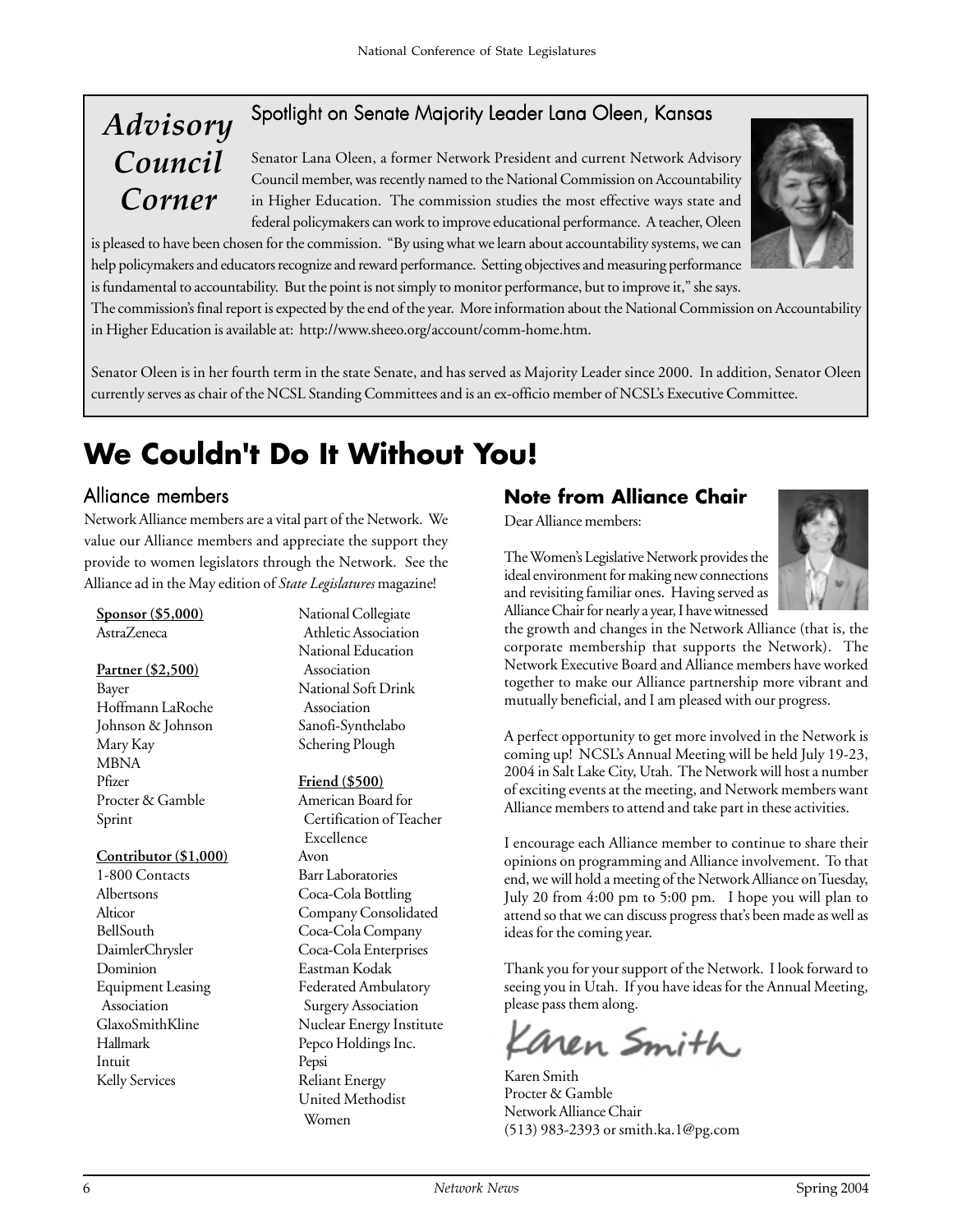# **Sharing Our Views**

**Sharing Our Views**, a new addition to the *Network News*, provides an opportunity for some of our most dedicated Alliance members to express their perspectives. If you would like to see your company's viewpoint included in the next edition, contact Leah Oliver at (303) 856-1486 or leah.oliver@ncsl.org.

Established in 1837, The Procter & Gamble Company began as a small, family operated soap and candle company in Cincinnati, Ohio, USA. Today, P&G markets almost 300 products—including Pampers, Tide, Ariel, Always, Whisper, Pantene, Bounty, Pringles, Folgers, Charmin, Downy, Lenor, Iams, Crest, Actonel, Olay and Clairol—to more than 5 billion consumers in 140 countries.

Procter & Gamble's corporate tradition is rooted in the principles of personal integrity, respect for the individual and doing what's right for the long-term. More than 98,000 P&G people work every day to provide products of superior quality and value to the world's consumers.

Many people think of P&G as simply a marketing company and are surprised by the enormous depth and breadth of our science capability. Last year, our company invested over \$1.7 billion in research and development at 19 technical centers and nearly 100 universities around the world.

## Inspiring Beauty Through Caring

MARY KAY<sup>®</sup> Enriching Women's Lives

Mary Kay Inc., one of the world's largest direct sellers of skin care and cosmetics, partners with its independent sales force of more than a million women to support the Mary Kay Ash Charitable Foundation (MKACF). The Foundation has increasingly expanded its impact on domestic violence and cancers affecting women. Get more information on the Foundation at www.mkacf.org.

Mary Kay Inc. provides generous administrative support for the MKACF with some 97 percent of each donation dollar going directly to Foundation-supported causes. To celebrate the Company's 40<sup>th</sup> anniversary in 2003, a benefit cookbook with all net proceeds to the Foundation has put two thirds of a million dollars into the Foundation's coffers already. In 2004, MKACF expands its outreach through its sales force to customers of its popular brands. Find more Company information at www.marykay.com.

States and seniors will begin to witness the impact of the Medicare Prescription Drug Improvement and Modernization Act (MMA) with the availability of the Discount Card Program in June. State officials and legislators have a great deal of thinking and decision making to do in order to ensure that seniors and states benefit fully from this new component of Medicare. Below are some questions that states may need to answer prior to January 2006 when the full benefit becomes available.

- What is required of your state to address the administrative responsibility in verifying eligibility, conducting asset tests, etc.?
- How will your state ensure the complete enrollment of dual eligibles into Medicare Prescription Drug Plans by January 1, 2006?
- How will your state ensure enrollment into Medicare Part D for Medicaid beneficiaries participating in managed care or waiver programs? Should managed care contracts and/or waiver programs be altered?
- Have your state laws been changed to make your State Pharmaceutical Assistance Program (SPAP) the secondary payer to Medicare?
	- All SPAP expenditures for seniors up to 135% FPL can be shifted to Medicare with no loss of benefits if state law is amended.
	- Failure to alter the SPAP will allow individuals to use the state funds even where Medicare would otherwise be obligated to pay.
- What additional services or wrap-around coverage does your state want to provide?
- Once the Medicaid duals are enrolled in MMA, how will the pharmacy needs of the other Medicaid beneficiaries be managed in the future?

*Opinions expressed here are those of the authors; NCSL does not endorse the views on this page.*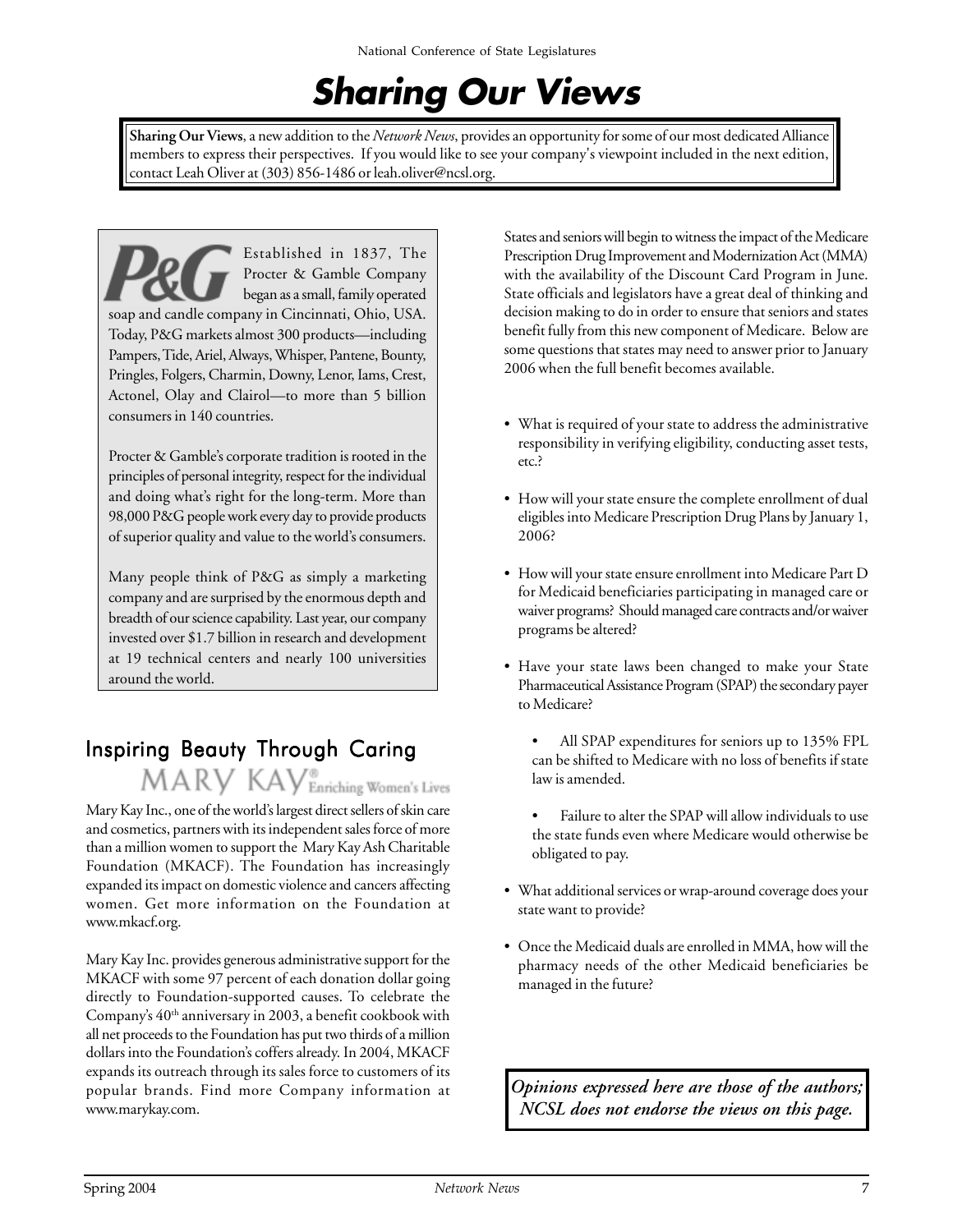# **To Update You . . .** *continued from page 2*

#### Forum for Newly Elected Women State Legislators

The Network cosponsored the third national Forum for Newly Elected Women State Legislators with the Center for American Women and Politics (CAWP) at the Mayflower Renaissance Hotel in Washington, D.C., November 19-22, 2003. About 40 state legislators attended the informative, valuable event. The Network contributed to the meeting by recommending faculty and legislators, sending letters to newly elected women and to legislative leaders, posting information about the meeting on our Web site, and providing staff support at the meeting. Network board members and NCSL staff also served as faculty at the meeting. Maryland Delegate Carol Petzold, Network vice president, led efforts to plan a Network Dine Around, which went very well. *Thanks to our friends at CAWP for all the work that went into making the meeting a success!*

More information about the Center for American Women and Politics is available at: http:// www.cawp.rutgers.edu.

#### Luncheon for Colorado Women State Legislators

The Network hosted a luncheon in honor of Colorado women state legislators in conjunction with NCSL's Executive Committee meeting on Saturday, January 17, 2004 at the Brown Palace Hotel in Denver. Washington State Senator and Network past president Jeanne Kohl-Welles presided at the event. Nearly 40 people attended, including Colorado



*Sen. Jeanne Kohl-Welles and Sen. Angela Monson*

women legislators, NCSL Executive Committee members and Alliance members. Many thanks to our luncheon sponsors:



#### NCSL Spring Forum

The Network hosted two events at NCSL's Spring Forum on Thursday, April 29, 2004, in Washington, D.C. Delaware state Senator and Network President Liane Sorenson presided at the events.

• On Thursday morning, the Network hosted a joint workshop with NCSL's Legislative Effectiveness and State Government Committee, entitled "**Leadership Skills: Resolving Conflicts**." The session was facilitated by Dr. Myrna Bair, a former state



*Bair and Sorenson*

legislator who currently serves as policy advisor at the Institute for Public Administration and director of the Women's Leadership Development Program—both at the University of Delaware. Workshop attendees used the Thomas-Kilmann Conflict Mode Instrument (TKI) to assess and identify their preferred styles of dealing with conflict. Participants learned about different styles of conflict resolution and examined several conflict scenarios common to legislators and legislative staff.

• The workshop was followed by a luncheon program, "**How**



**Women Leaders Today Can Pave the Way for Leaders of Tomorrow**." Delaware State Senator and Network President Liane Sorenson presided over the session. Debbie Walsh, director, Center for American Women in Politics, provided the keynote presentation. Women in leadership are a small but mighty group. Currently, 22 percent of state legislators are women. Forty-one women

in 27 states hold positions of legislative leadership. Although women represent a strong minority within state legislatures, they still have not achieved equal representation. This luncheon session provided an overview of the characteristics of women state legislators today and provided ideas for encouraging future women leaders to run for office.



*Idaho Rep. Bonnie Douglas and Alliance member Buffy Debraux-Watts of the American Board for Certification of Teacher Excellence.*

The session summary is available at www.ncsl.org/programs/wln/ sfevents.htm.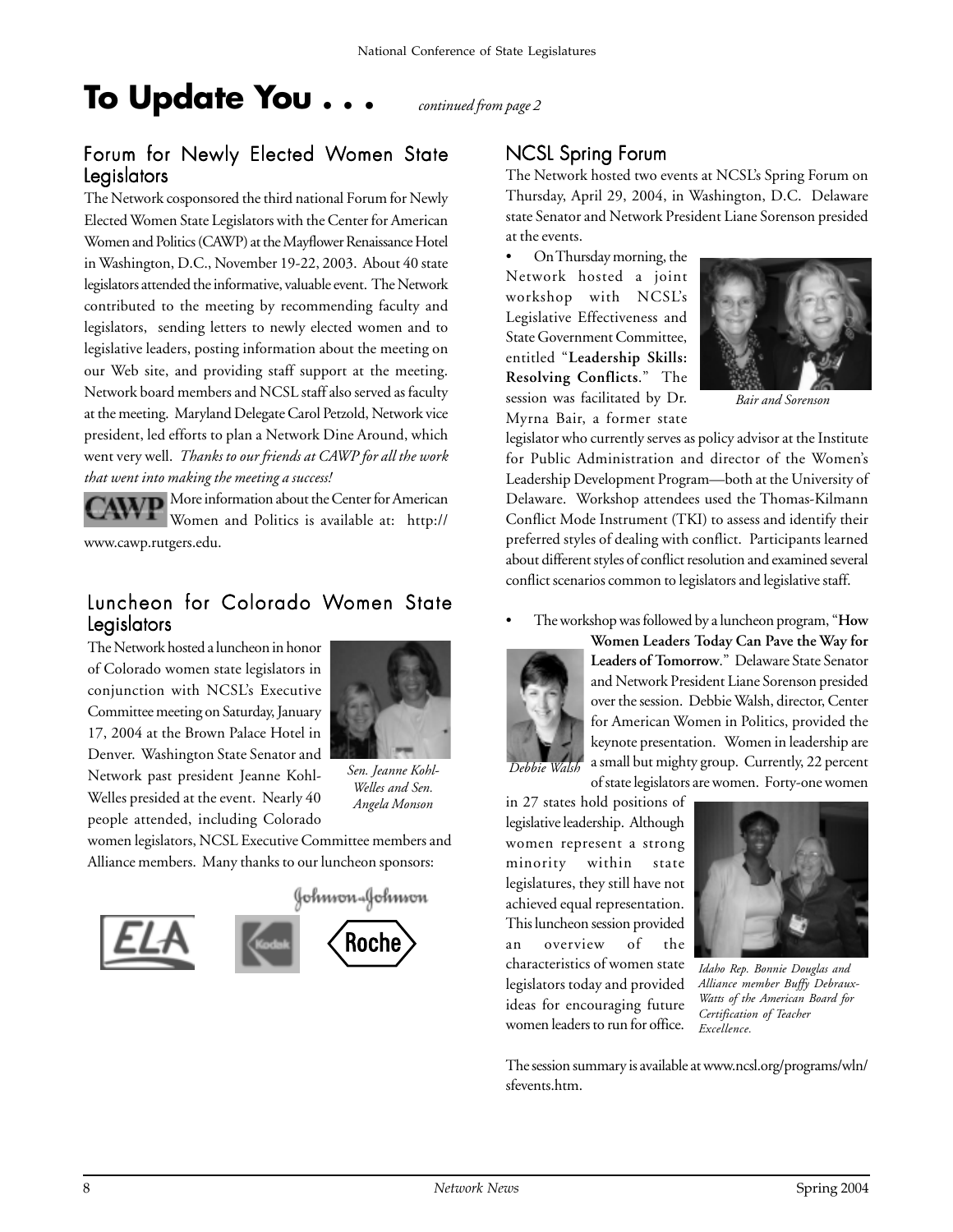# **CHECK IT OUT!**

• A new book by Marie Wilson, cofounder of the White House Project, entitled *Closing The Leadership Gap: Why Women Can and Must Help Run the World*, calls women to leadership across all sectors. Wilson argues that, even though our nation





sits on a world spinning with crises, from corporate greed to terrorism to fragile economies—we have barely begun to use our most critical natural resource—women. More information about the book is available at: http://

www.closingtheleadershipgap.com/. More information about the White House Project

is available at: http://www.thewhitehouseproject.org/.

# **NEW FROM NCSL**

- *When Violence Hits Home: Domestic Abuse and Families*, by Stephanie Walton (Book)
- "Family Support: Strategies to Strengthen Families" (*LegisBrief*)
- "Welfare to What?" (*LegisBrief*)

To order copies of these and other NCSL publications, visit www.ncsl.org/programs/pubs/pubs.htm or call (303) 364-7700.

**WOMEN'S LEGISLATIVE NETWORK NEWS**

Published by the National Conference of State Legislatures, 7700 East First Place, Denver, Colorado 80230, (303) 364-7700.

**William T. Pound, Executive Director**

**Leah Oliver, Network Coordinator**

Special thanks to Leann Stelzer and Katie Fischer at NCSL for their help in preparing this edition of the *Network News*.



Printed on recycled paper.

• *Capitol Women: Texas Female Legislators (1923-1999),* by Nancy Baker Jones and Ruthe Winegarten, documents many of the women who have made a difference in establishing an equal role for women in the Texas House of Representatives and Texas Senate. The book illustrates how these women have improved the legislative climate and used the legislative process to improve the lives of their constituents.



• *Women and American Politics: New Questions, New Directions,* edited by Susan J. Carroll, presents a research agenda, developed by leading scholars of American politics, that suggests directions that could fruitfully shape the study of women and American politics in the early 21<sup>st</sup> century. It contains useful reviews of existing research about various aspects of women's political participation, but the primary focus is on important research questions that pose a challenge for the next generation of scholars. More information about the book is available at: http://www.cawp.rutgers.edu/Research/publist.html.

### Opportunity for Assistance from NCSL

NCSL and The Urban Institute recently collaborated to publish a new series of briefs on *Legislating for Results.* The 16 briefs outline ways for legislators to assess whether programs are doing what they're intended. In 2004, the Annie E. Casey Foundation will support technical assistance in a limited number of legislatures that are interested in learning more about using the briefs. Members of the New Mexico Legislative Finance Committee and the North Dakota Government Performance and Accountability Committee took advantage of this training in 2003.

If you are interested, contact Judy Zelio at (303) 856- 1568 or judy.zelio@ncsl.org.